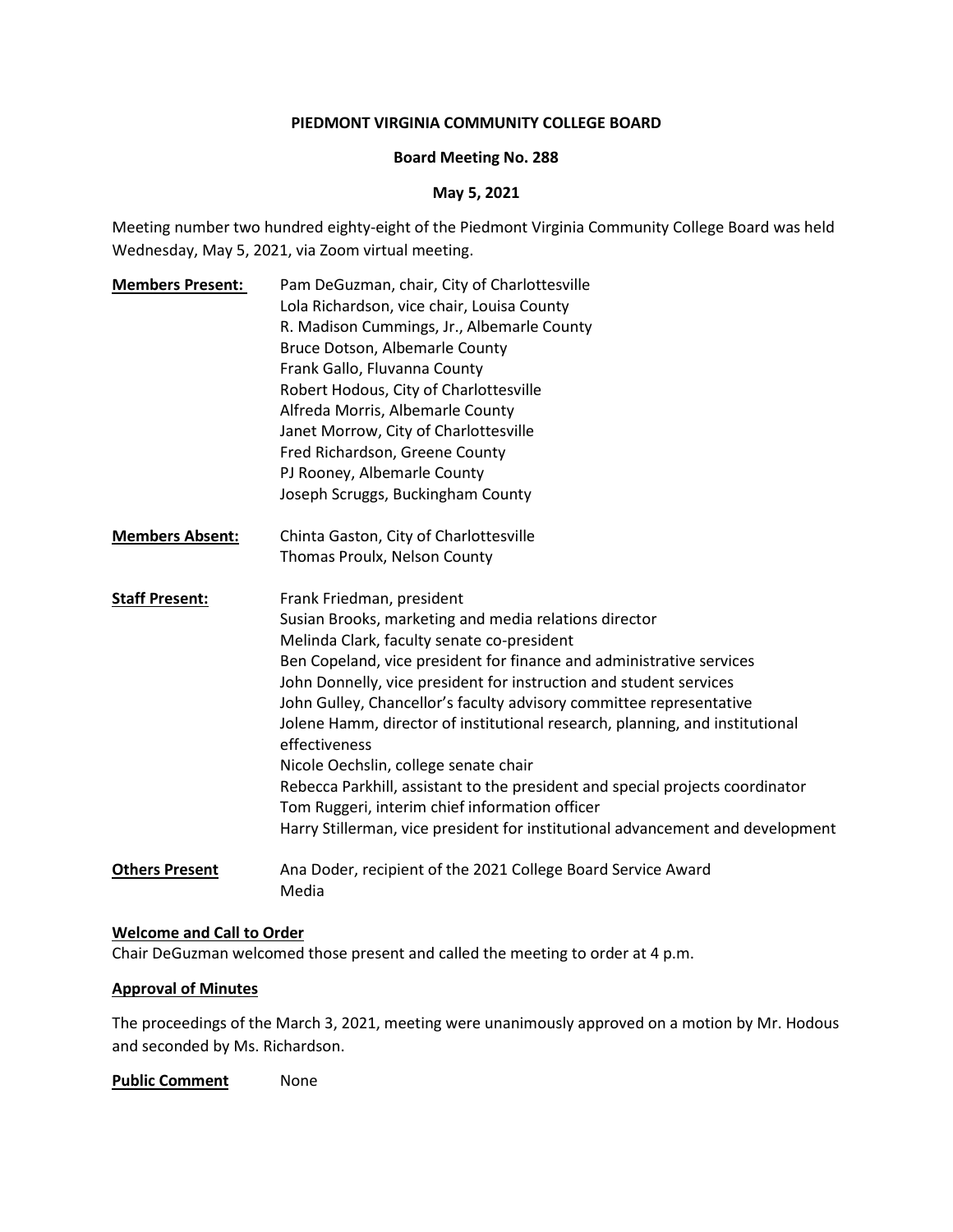## **President's Report**

Dr. Friedman provided updates on the following:

*Fall Semester.* PVCC will return to normal operations for the fall semester. Some online classes will be offered, but most will be on campus. It is unclear at this time if VCCS will require the PVCC community to be fully vaccinated to come to campus.

*Budget.* The budget picture looks strong, although there is still some uncertainty.

*Salary Increase.* State employees will receive a 5% salary increase starting July 1, 2021. This is the largest increase in a very long time.

*PVCC4U100%.* We have some big news to share with the College Board. The administration has met and discussed ways to use the federal funding for students. PVCC4U100% has been launched. It will allow students to have their tuition and fees fully paid for the fall semester. Students must meet the following criteria to be eligible:

- The student's family income in the preceding year is less than \$100,000 or the student must have been recently laid off or furloughed due to COVID-19.
- The student must complete the full financial aid process by filling out the FAFSA and go through verification, if necessary. This process must be completed because it ultimately determines what kind of financial aid packaging the student will receive.

PVCC4U100% would not have been under consideration if it were not for the G3 program initiated by Governor Northam and passed by the General Assembly that in itself will provide the tuition and fees for almost all of our students who are in career and technical education programs. That is about a third of our students. The institutional money and foundation scholarship money will enable us to cover the other two-thirds, which includes those who are in transfer programs and are not covered by G3.

We consider this a big decision we made, and we appreciate all the attention we are receiving from the media. We received tremendous coverage on Monday, and we are going to continue to market this. It is an incredible opportunity for the people of Central Virginia. If they qualify in the fall and if they complete their fall courses with a GPA of 2.0 or greater, they will also qualify for spring if they take six credits or more. PVCC4U100% covers the fall and spring semesters. There is no guarantee this program can be continued beyond spring. Although we would love to continue the program, it will depend on continued federal funding.

*CATEC Proposal.* The last item in the President's report is more of a coming attraction. With G3, the tuition and fees for PVCC's credit and non-credit programs (workforce programs that lead to industry certifications) are covered. G3 is only for community colleges. The courses must be offered by the community college to be eligible for G3. The Charlottesville Area Technical Education Center (CATEC) offers adult programs in certain career and technical fields in the evening. These programs are separate from their focus on the high school students during the day. In those programs, the students are required to pay whatever tuition CATEC charges. If those programs were offered by PVCC in the future, G3 would cover those programs and they would become basically free for all of the students signing up for them.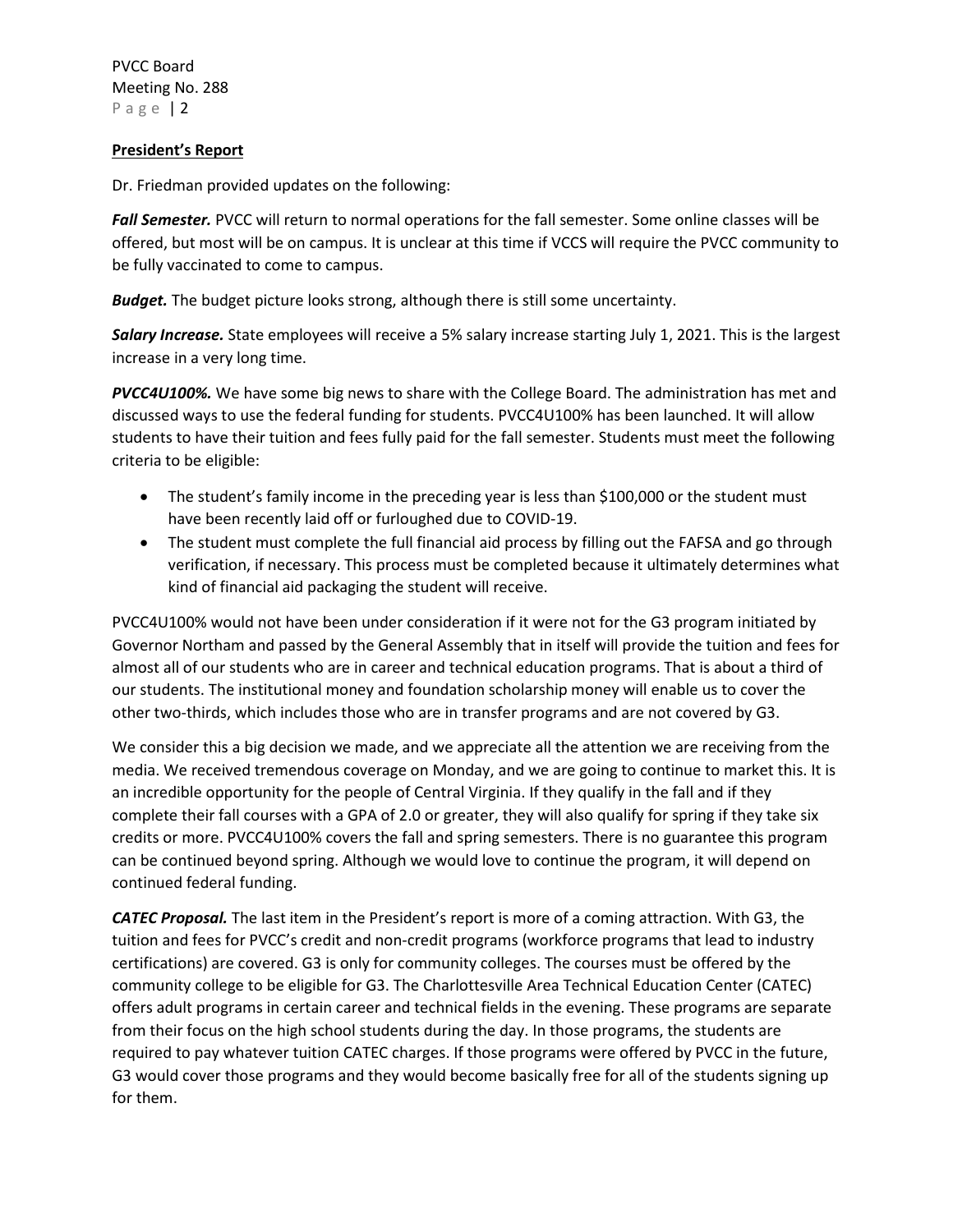Dr. Friedman presented a partnership proposal to the director of CATEC, allowing PVCC to offer those programs. Since PVCC does not have the space or the equipment to do so, we would utilize the facility and the equipment at CATEC. We would negotiate a revenue-sharing agreement that is fair to both CATEC and PVCC. Most importantly, why should the hundreds of individuals enrolled in those programs pay \$600, \$800, or \$1,000 when the Commonwealth is willing to pay it for them? This will be discussed at the next CATEC Board meeting on May 18.

The proposal will receive some media attention after that May 18 meeting. We initiated the proposal to help people in our region enroll in these courses, get an education, and have their costs paid by the Commonwealth.

Dr. Richardson asked if the G3 program had some restrictions concerning the programs of study. If the student applies to the PVCC program as well as the CATEC program, is there overlap? Dr. Donnelly has been involved in analyzing program eligibility. G3 will not cover every program. There are some definitions, such as high demand in terms of employability opportunities. It does not cover every program at PVCC, nor would it cover every program that CATEC is offering. The first step is to see if the CATEC Board is interested in the partnership. If so, we will get to work on the details of exactly which programs are eligible and how they would be scheduled, financial arrangements, etc.

Mr. Cummings inquired as to how the federal money is received by PVCC, whether it came from the Virginia Community College System (VCCS) office or directly to individual schools. Dr. Copeland stated the money comes straight to PVCC via the federal grants system.

# *College Updates*

# *Dr. Copeland*

- Last fall, the College Board approved funding for paving and parking lot work. With the early approval of the funding, PVCC was able to get the work started early and the needed paving and improvements are complete and ready for the fall semester.
- PVCC has a new landscaping contractor. They have been working very diligently on campus and the grounds are looking great. The grass is getting mowed on a more frequent interval.
- Construction plans for the ATTC building are reaching 75% and are on a timeline for a bid release in September or October of this year. We anticipate groundbreaking before the end of 2021.
- The Buildings and Grounds Department is working closely with instruction for High Flex classroom projects. They have been working on new paint and putting contracts in place for new flooring and ceiling grids.
- We are looking forward to providing support at the graduation on campus next Friday for the drivethru celebration. The Police Department is actively involved by getting graduates/cars lined up and ready to proceed through the campus.
- As Dr. Friedman mentioned, we are starting all planning for a return to campus in August.

## *Dr. Hamm*

• For the spring enrollment, headcount was 4,223 and FTE was 2,160. Our FTE is 5% down compared to last year, which is similar to other VCCS schools.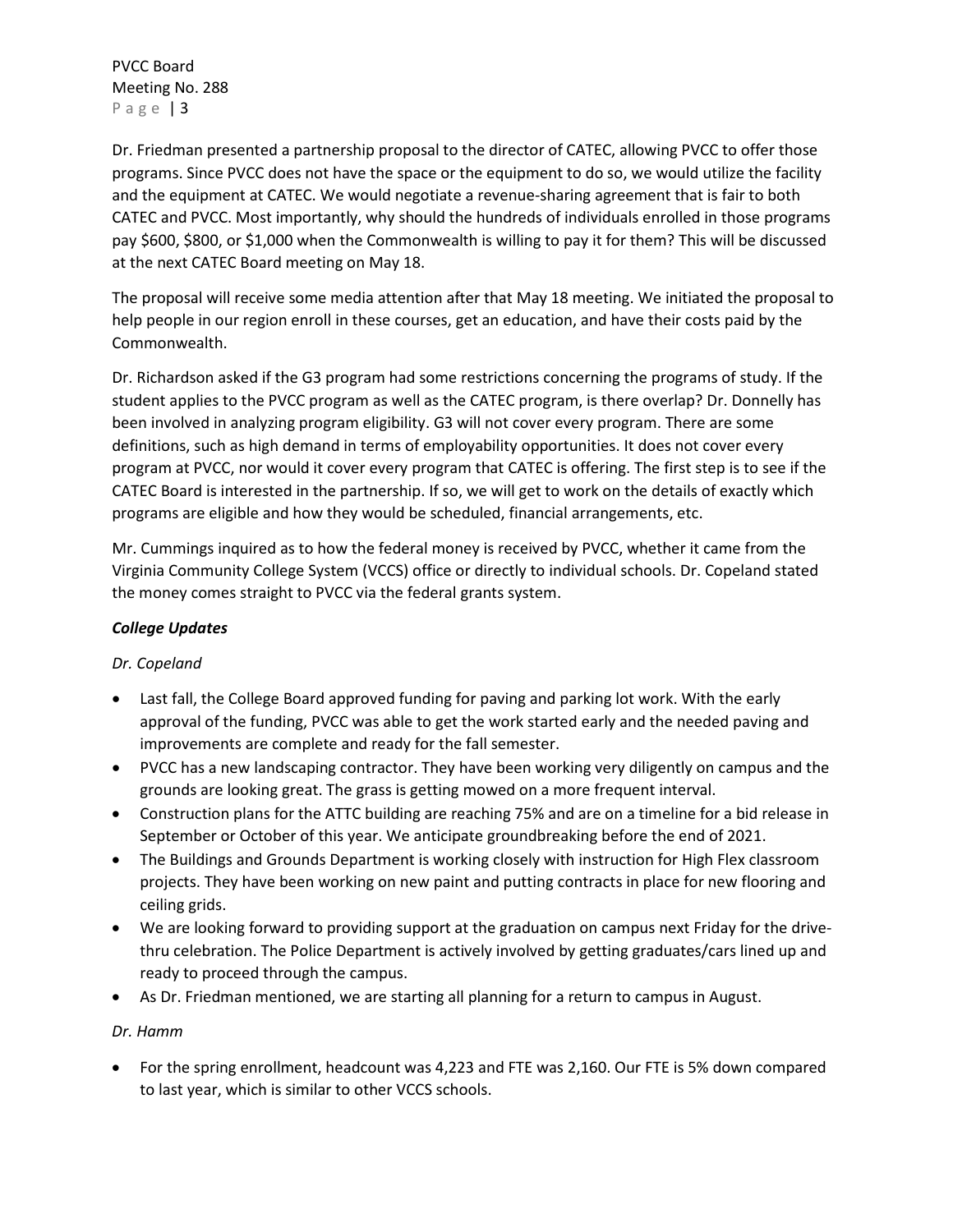- Regarding graduation, approximately 874 students are graduating. We use an approximation because we have students for spring of 2021 that have applied, but we are still waiting to get their final grade results. Of those 874 students, 42% are from Albemarle, 1% from Buckingham, 11% from Charlottesville, 11% from Fluvanna, 10% from Greene, 7% from Louisa, 3% from Nelson, and 15% located outside the PVCC service region.
- We estimate that we will award 1,146 degrees, certificates, and career studies certificates.
- The top three associate degrees are General Studies, Nursing, and Business Administration.
- Dr. Richardson asked if the Early College enrollment numbers were impacted by the pandemic since many public schools had partial closings. Dr. Hamm stated the Dual Enrollment numbers were accurate and there was only a slight decrease.

## *Mr. Ruggeri*

- We are in the process of replacing all our switches and our switch cabinets. Once the project is completed, PVCC will have 10 Gigabyte connections between all our buildings and the switch closets.
- Wireless access points are also being replaced in the Main Building, which will provide a much better wireless connection. The controller is also being replaced.
- The WIN backup has been upgraded. This is the backup circuit for our internet connection. It will now be connected at the same speed as our main connection. If our main internet connection goes out, we will have the same bandwidth on the backup. We can also do load balancing now, which effectively doubles our bandwidth.

Dr. Friedman alerted the Board that Ms. Haas has accepted a position elsewhere. Mr. Ruggeri is a networking expert who has worked for the college for many years. Mr. Ruggeri has served as interim CIO on four occasions, and we are very fortunate to have Mr. Ruggeri on staff. The search process is currently underway for a Director of IT.

Board Chair DeGuzman welcomed Mr. Ruggeri.

## *Mr. Stillerman*

- The key word in 2021 for fundraising continues to be "momentum." We are about nine months into our Pathways campaign that launched in September 2020. We set an \$11 million goal and have raised almost \$9 million.
- The primary focus is raising funds for capital enhancements, which includes the construction of the new building and renovation of the Main Building. The secondary focus is around the expansion of workforce development programs. The third area to focus on is to increase initiatives designed to increase student success and student access.
- We are trying to capitalize on all the good news that has been coming out of PVCC. Obviously, the PVCC4U100% Program and the news about the Piedmont Scholars program are two areas that we think the community has been interested in hearing about. We are focused on continuing to get out in the community and meet with people. Mr. Stillerman encouraged the Board members to send anyone interested in supporting the campaign to his office. At the next Board meeting, we will be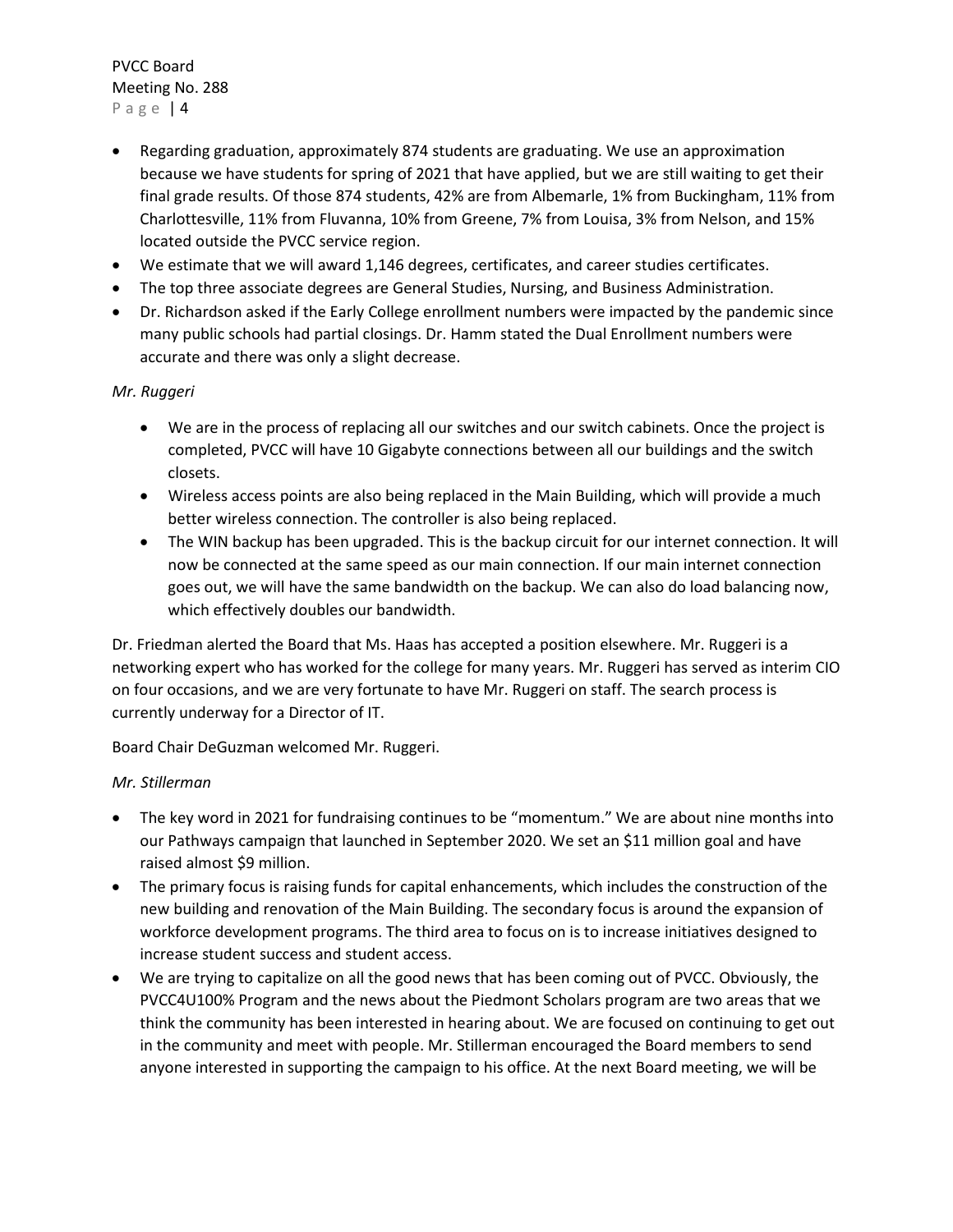very close to moving toward the public face of the campaign. Mr. Stillerman thanked the Board for their support and encouragement.

- Outside of the Pathways campaign, we are going to be rolling out information about our Annual Fund campaign in the coming weeks. The campaign has achieved approximately 40% of the goal. Promotion to support this year's Annual Fund will be publicized on the first of June.
- From a marketing standpoint, our focus is on PVCC4U100%. The information will go out to as many people in the community as possible. PVCC4U100% is a wonderful program and the hope is that people can take advantage of it and benefit from it.
- Dr. Richardson asked for the total amount of money that must come from local sources for the new building. Mr. Stillerman stated that the goal of the Educational Foundation Board is to raise 25% of the cost of construction. We anticipate the capital piece for the building would be in the neighborhood of \$5 million. The total cost estimate for construction right now is about \$24 million for the new building. That amount includes building enhancements. The sustainability piece of that package is about \$4 million. We are also estimating a couple million dollars in renovations for the Main Building. The Foundation's commitment to the college for construction is \$5 million.
- Dr. Richardson asked if there was a separate budget for furnishings, or if that is part of the overall project. Dr. Copeland stated a budget is provided by VCCS, and there is a contribution level from the college for furnishings. Dr. Richardson also inquired whether there would be any more assessments of the local jurisdictions or if that process is complete. Dr. Copeland stated the local jurisdiction's contributions are complete.
- Dr. Friedman noted that the college will receive a subsequent appropriation of funds for equipment and furnishings. If we have additional funds available from the Foundation, we will use that to enhance our ability to purchase what we need for the building. This will depend on when the bids come in and we learn the exact amount needed for construction. Hopefully, we will be able to contribute some Foundation funds to the furnishings.
- Dr. Richardson inquired about the sale or leasing of land. Dr. Friedman indicated that the idea is no longer being pursued. The State Board for Community Colleges chose not to move forward with the idea. Unofficial conversations indicate that the SBCC has placed the initiative on hold.

# *Dr. Donnelly*

- Today is the second day of final exams. We are looking forward to the fall semester and some resumption of normalcy.
- There are still some COVID positive students, but our numbers are decreasing similar to the region. Most courses in the summer will be online. We held a student vaccination event at the JCPenney site a few weeks ago. We were in the 1C category and were given some time in the evening exclusively for PVCC students and staff.
- VCCS G3 program provides funding for three additional, full-time advisors for the new students coming on with the process of onboarding and academic process.
- The college is embarking on a significant renovation of 12-13 classrooms to turn them into High Flex classrooms. Faculty can teach in person and allow others to Zoom into the class virtually.
- Our LPN pass rate is 92%. We are very pleased with this small cohort of students. Between January and now, 92% passed NCLEX on the first attempt.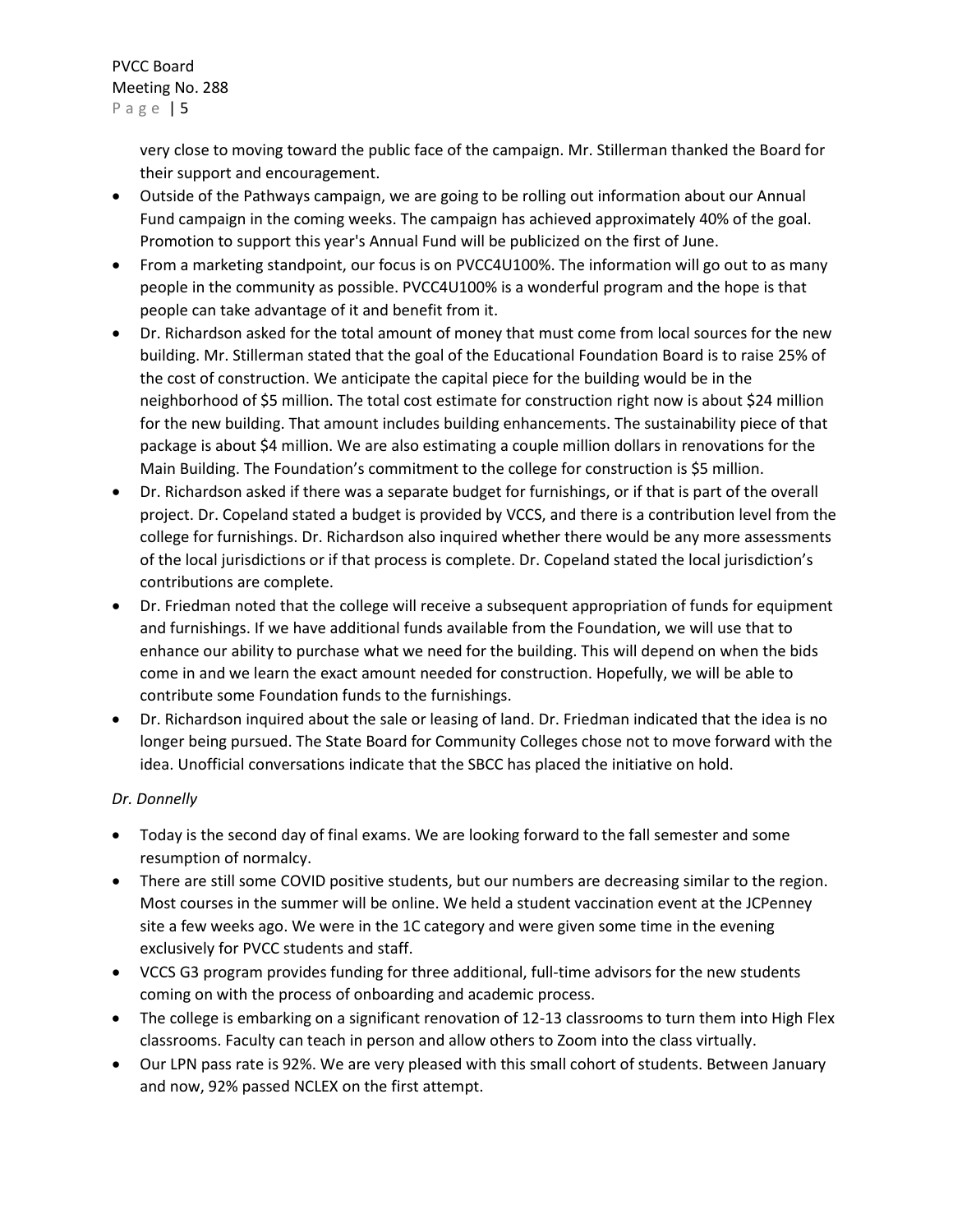- Albemarle County High School and Louisa High School have both expressed interest in networking, help desk, and cybersecurity programs at PVCC. They see the benefits of G3 and are working to create dual enrollment pathways. We can teach foundation courses in those programs. Upon graduation from high school, the students then come to PVCC to complete the degree.
- Virtual commencement is next Friday. The Virtual Ceremony is at 3 p.m. with the Drive-Through Celebration starting at 5 p.m. The Nursing Pinning is at 1 p.m. We hope you can participate. These are nice celebrations for our graduating students.
- The Festival of Cultures is part of PVCC's TJACE program. It starts this weekend with many virtual opportunities.
- Dr. Richardson asked about the three advisors' background requirements. The requirement is a bachelor's degree, some with a background in higher education and counseling. Many are students graduating from UVA higher education programs. Many advisors have master's degrees because these jobs are highly competitive.
- Coaches vs. Advisors. They are similar, but not interchangeable. The Academic Advisor is wholistic and touches on the student's interests, career goals, aspirations, and financial aid resources. Career Coaches, which is a VCCS term, typically work in high schools to recruit students to come to PVCC. The Career Coach does have some advising components, but not nearly as many as advisors.

Dr. Friedman noted those three advising positions are funded directly through G3. The state recognizes the need to increase the advisors, so part of the G3 money was set aside for that purpose.

## *Curriculum Advisory Committee*

Dr. Donnelly requests Board approval of the Curriculum Advisory Committee membership. A change has been made with the addition of the Medical Lab Tech curriculum. The program deals with phlebotomy and fluid analysis. The program is currently in development and is being created with help from the University of Virginia Medical Center and Sentara Martha Jefferson communities. The program will need to be approved by the College Board, the VCCS, and SCHEV before the committee is active.

On a motion from Chair DeGuzman and seconded by Dr. Richardson, the appointments of the committee, as presented, were unanimously accepted and approved.

## **Committee Reports**

## *Community Relations Committee*

Mr. Scruggs awarded the 2021 College Board Service Award to PVCC student Ana Doder. The purpose of this award is to recognize faculty, staff, and students who have made significant contributions through volunteer service to the community. Ms. Doder was selected in recognition of her desire to make a positive change on campus. Her efforts led to donations of 201 pounds of food and \$1,275 monetary donations for the Student Financial Resource Center. Mr. Scruggs thanked Ms. Doder for her hard work and well-deserved recognition.

Ms. Doder accepted the award and thanked Shawn Anderson, Amanda Key, and others who helped with these initiatives.

# *Curriculum Committee*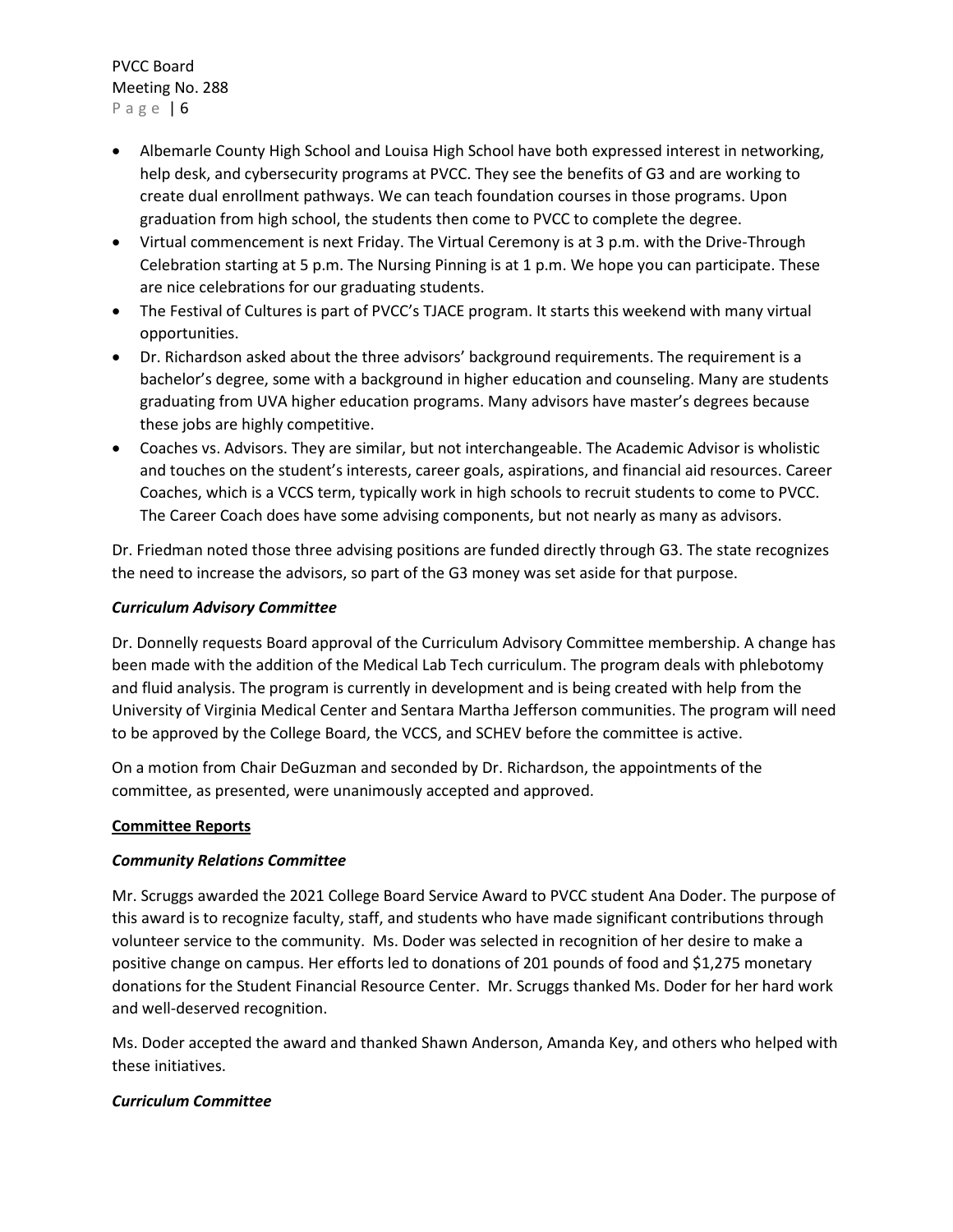On behalf of the committee, Ms. Richardson introduced a motion for College Board approval of a proposal to create a new Career Studies Certificate (CSC) in Graphic Arts and to eliminate the current Career Studies Certificate in Graphic Arts and Multimedia. The current certificate has two deficits. It forces students to specialize by choosing a CSC to pursue before they have a chance to explore different types of design, and the rigid structure of the Graphic Design and Multimedia certificate is difficult to expand or adapt. This is not sufficient for a field that moves as quickly as the design field.

The programs affected by this change are Graphic Design, and Media and Motion Graphics. The courses affected are Art and Photography. New courses will be added.

The proposal is a three-semester, 29 credit Career Studies Certificate. It will provide a broad exposure to tools for work in the field of computer graphics. It will also allow students to gain specialized work readiness skills through a variety of concentration areas including print, motion, web, video, photography, and user interface and user experience (UI/UX) design.

Supporting data was collected using multiple methods designed to seek data from the local employers and design professionals. The Graphic Design Advisory Board was consulted and a motion to move forward with the new CSC design was approved by the Advisory Board in the spring of 2020. The proposal was also approved by the Curriculum Committee, Dr. John Donnelly, and President Friedman. No new funding will be needed for this new program as it is replacing another program.

A question was raised regarding the exclusion of web design concentrations, specifically web coding software, in this program. The program does contain web design concentration language in the course description.

On a motion by Ms. Richardson and seconded by Mr. Cummings, the Board unanimously approved the proposal.

## *Finance & Building Committee*

On behalf of the committee, Dr. Copeland introduced a motion for College Board approval of the proposed 2021-2022 PVCC Local Funds Operating Budget. Dr. Copeland reviewed the budget and items of interest were reviewed.

A question was raised regarding student activities spending this year. Dr. Friedman noted that there is a line in the budget for the carryforward of funds in the revenue column. We did not spend all the budgeted money, especially on student activities this year, due to COVID. Many planned activities could not happen. That money will carry forward and will give student activities greater revenue for the coming year. It will not be taken away but will be continued for that purpose.

Dr. Friedman described the evolution of student participation at PVCC. The college has made great progress in student engagement. Due to COVID, we have lost that momentum. One of Dr. Friedman's priorities is to enhance student engagement next year. The Board may want to revisit student activities in January or March by requesting a presentation.

On a motion by Dr. Copeland and seconded by Dr. Richardson, the Board unanimously approved the 2021-2022 PVCC Local Funds Operating Budget.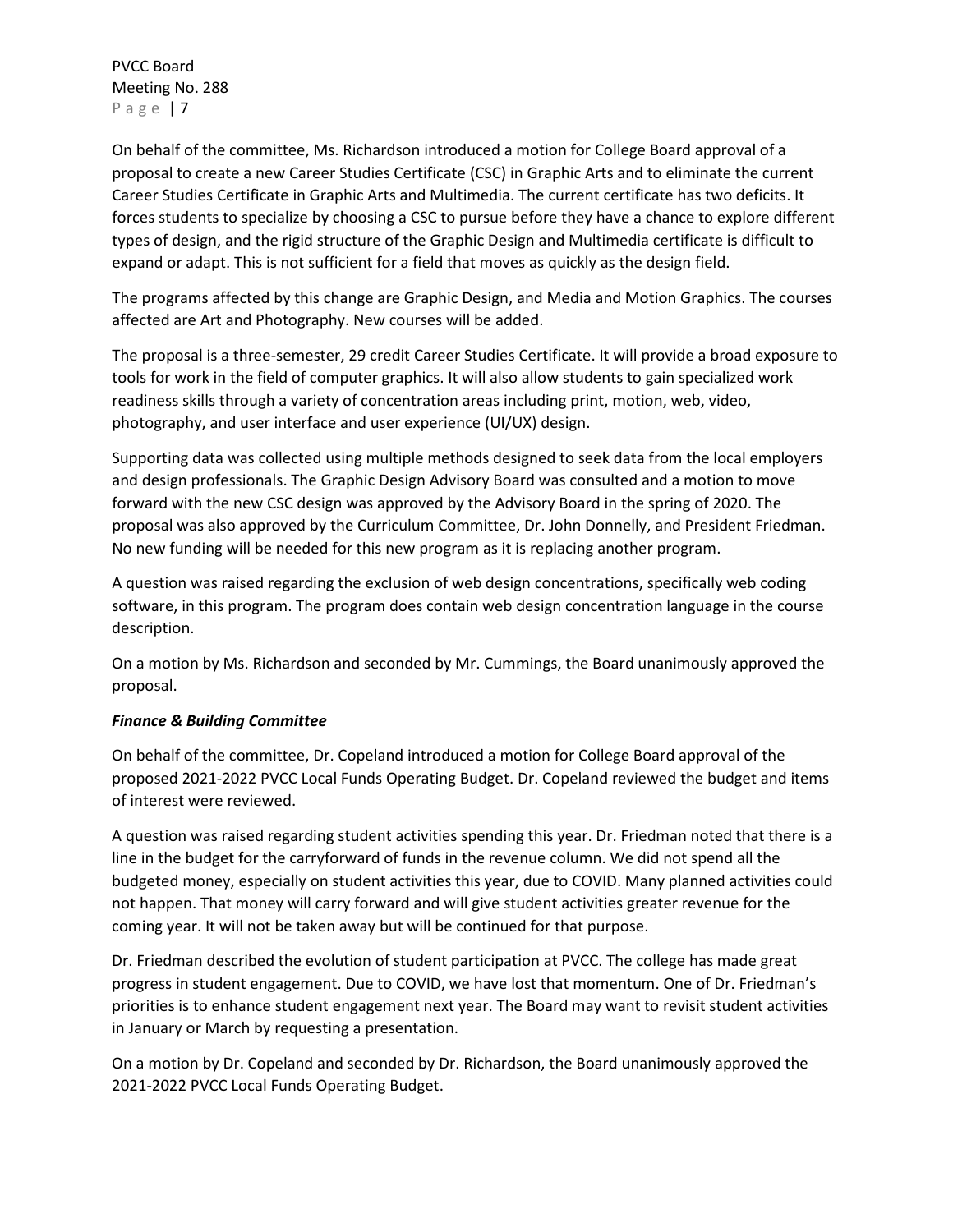## **Chair's Report**

*Next College Board Meeting.* The next College Board meeting will take place at 4 p.m. Wednesday, September 1, 2021, in the W.A. Pace Jr. Board Room.

*Process for Evaluation of President.* Chair DeGuzman is near completion of the letter to Chancellor DuBois. The Board used feedback from faculty and staff surveys and discussed strengths and opportunities for areas of growth. Chair DeGuzman compiled this information into a letter. The Board members can still review and request changes to the letter by the weekend. Upon completion, Chair DeGuzman will email the letter to Chancellor DuBois, with a copy to Dr. Friedman or Ms. Parkhill. SACSCOC requires the college to have the evaluation on file.

## *Commencement Events.*

- 1. Diagnostic Medical Sonography Pinning, May 12, 6 p.m., Virtual
- 2. Radiography Technology Pinning, May 11, 6 p.m., Virtual
- 3. Nursing Pinning Ceremony, May 14, 1 p.m., Virtual
- 4. Virtual Commencement, May 14, 3 p.m. We received a very nice commencement address from Governor Northam.
- 5. Drive-Through Celebration, May 14, 5 p.m. All Board members are invited, but attendance is not required.

#### *Discussion Items*

1. *College Board Retreat*. The Board has an option to hold a retreat in the summer. The retreat is not to conduct business, but to discuss important topics, issues of concern, and to brainstorm for planning. A retreat is not required and is the decision of the Board. If the Board wishes to have a summer retreat, Ms. Parkhill will work on logistics and Dr. Friedman will work with Chair DeGuzman to find appropriate topics.

The retreat will be held in a new High Flex classroom for those who would like to attend remotely. The retreat can be held any weekday between July 4 and August 10. If Board members have ideas for the retreat agenda, please send those to Chair DeGuzman. Agenda items should include topics helpful to the Board. What does the Board want to know? What is important to the Board members? We can set it up however you would like. Board ideas for fundraising for Pathways was a suggested retreat agenda item.

2. *Joint Meeting with Local Jurisdiction*. The Board typically meets with a local jurisdiction in March. The meetings are rotated among our seven jurisdictions. Due to COVID, there was no joint meeting in 2021. By March 2022, most of our jurisdictions should be meeting faceto-face. If so, the Board can reintroduce this idea for a joint meeting. Last year/this year's jurisdiction is Charlottesville. New City School Board members, a new City Superintendent, and possibly new City Council members will be elected in November. This would be an ideal opportunity to meet the new representatives. The Board should address this topic again after the November elections, with the intention of a March meeting.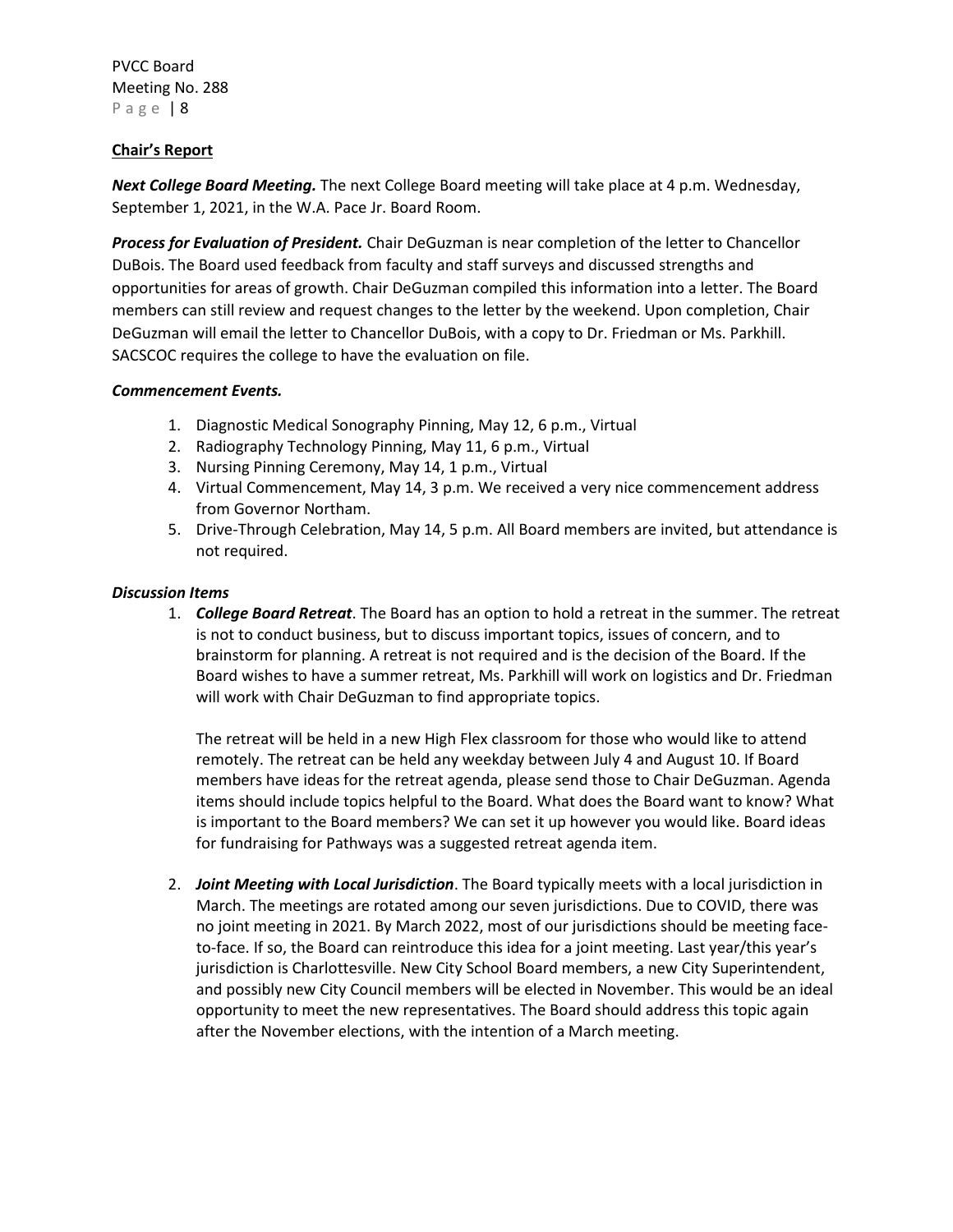#### **Other Business**

**New Board members.** Two new Board members are to be appointed by the localities to replace Dr. Dotson and Mr. Hodous. The correspondence has gone to the jurisdictions, but we do not know when the appointments will be made. We may not have new members by the summer retreat but hope to have them by September.

Chair DeGuzman wanted to thank Dr. Friedman and his team for the amazing job performance this academic year. The Board acknowledged the hard work in the background. This is also a testament to the team that has been built by Dr. Friedman and the systems that are in place to be able to weather this last year.

On behalf of the leadership team, Dr. Friedman thanked the Board and stated the real credit should not go to the administration, but to every faculty member and every staff member. Their lives were disrupted, and they were worried about themselves or family members getting sick. On top of that, they had to change almost everything about how they did their work. They are the ones who deserve the credit. The quality of the college is totally dependent on the quality of the faculty.

At this time, Dr. Friedman wanted to mention the loss of two of our faculty members this year. Eric Breckoff, associate professor of Culinary Arts, died suddenly. His death was a total surprise to his family and all of us. Beryl Solla, professor of arts and chair of the Visual and Performing Arts Department, did have a long-term illness. Her passing was not a big surprise, but still left so many of us grief-stricken to lose such an important member of the college and such a great friend to many of us.

## **Information Items**

The following information item was provided: College Board calendar for 2021-2022.

## **Presentation to College Board Members**

Chair DeGuzman recognized the two College Board members whose terms have expired after 8 years of service. Dr. Bruce Dotson, representing Albemarle County, and Mr. Bob Hodous, representing the City of Charlottesville. Both were virtually presented with engraved wooden burl boxes, which they graciously accepted. Dr. Dotson requested that the Board remain updated on our incarcerated students.

#### **Adjournment**

The meeting was adjourned at 5:19 p.m.

*Signature Page Follows.*